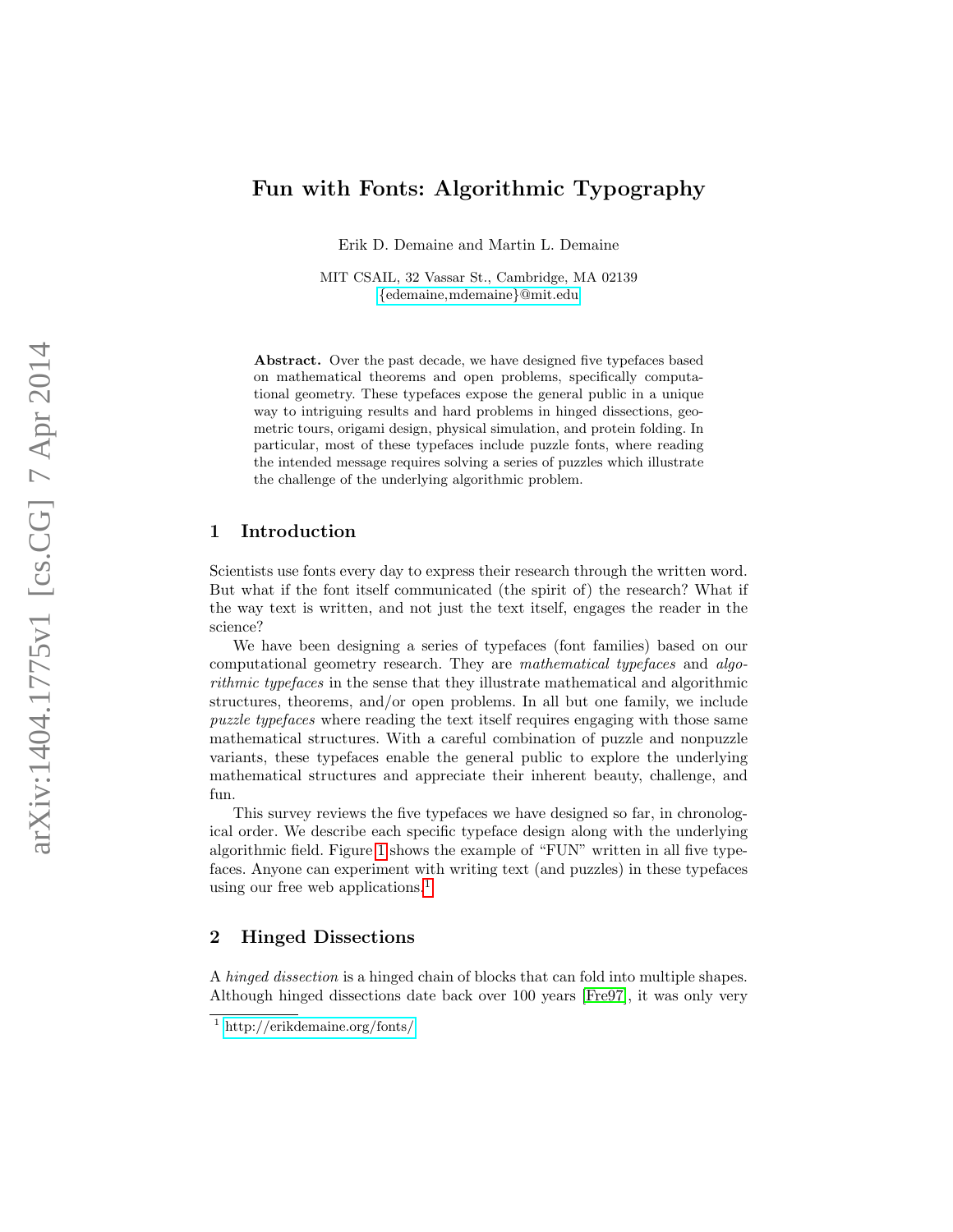<span id="page-1-0"></span>





(d) Origami-maze typeface, 3D extrusion



(f) Glass-squishing typeface, line art after squish

(e) Origami-maze typeface, puzzle crease pattern



(g) Glass-squishing typeface, puzzle line art before squish



(h) Linkage typeface, correct font (i) Linkage typeface, a puzzle font

Fig. 1: FUN written in all five of our mathematical typefaces.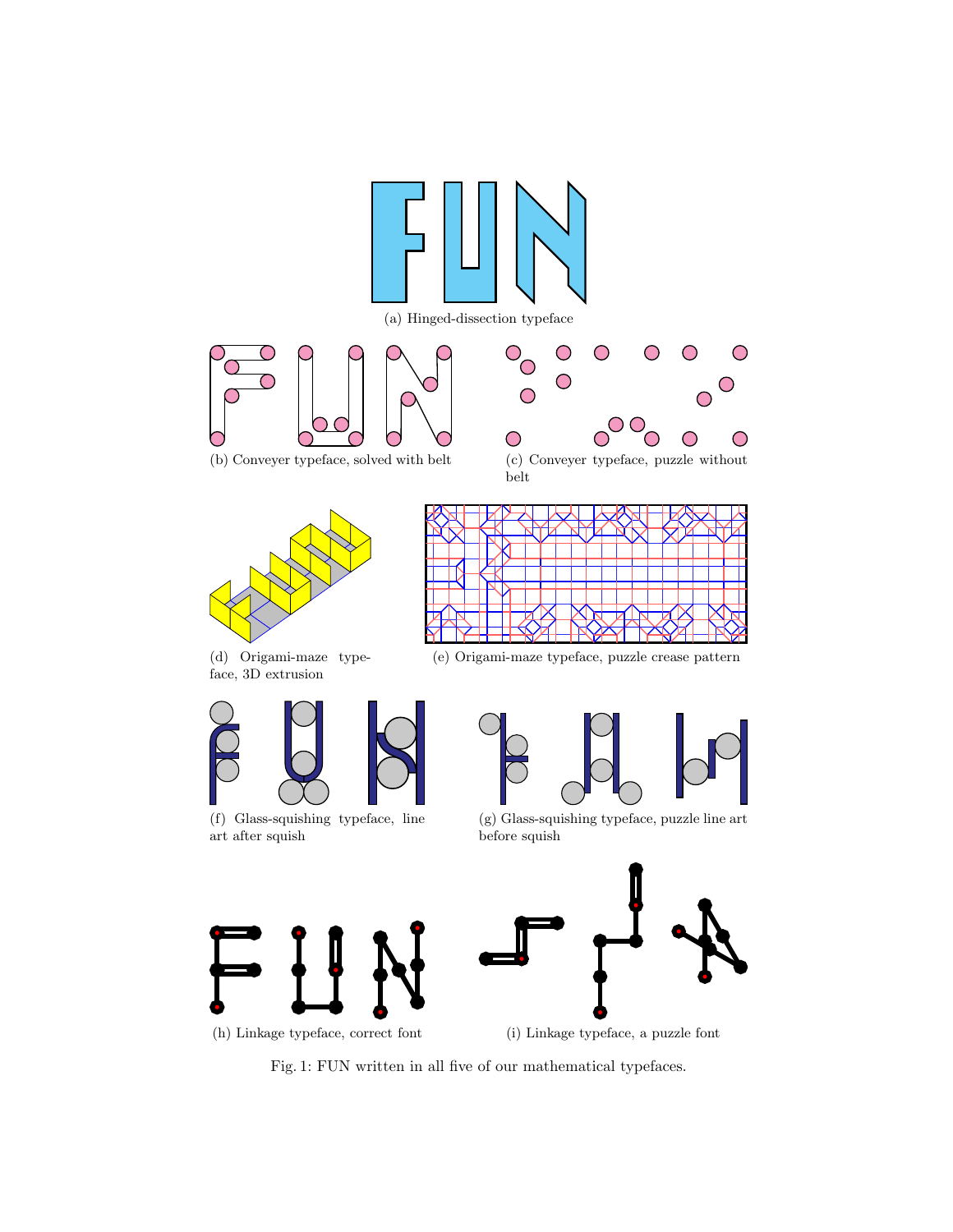<span id="page-2-1"></span>

Fig. 2: Hinged dissection typeface, from [\[DD03\]](#page-11-1).

recently that we proved that hinged dissections exist, for any set of polygons of equal area  $[AAC+12]$  $[AAC+12]$ . That result was the culmination of many years of exploring the problem, starting with a theorem that any *polyform—n* identical shapes joined together at corresponding edges—can be folded from one universal chain of blocks (for each *n*) [\[DDEF99](#page-11-3)[,DDE](#page-11-4)<sup>+</sup>05].

Our first mathematical/algorithmic typeface, designed in [2](#page-2-0)003  $[DD03]$ ,<sup>2</sup> illustrates both this surprising way to hinge-dissect exponentially many polyform shapes, and the general challenge of the then-open hinged-dissection problem. As shown in Figure [2,](#page-2-1) we designed a series of glyphs for each letter and numeral as 32-abolos, that is, edge-to-edge gluings of 32 identical right isosceles triangles (half unit squares). In particular, every glyph has the same area. Applying our theorem about hinged dissections of polyforms [\[DDEF99,](#page-11-3)[DDE](#page-11-4)<sup>+</sup>05] produces the 128-piece hinged dissection shown in Figure [3.](#page-3-0) This universal chain of blocks can fold into any letter in Figure [2,](#page-2-1) as well as a  $4 \times 4$  square as shown in Figure [3.](#page-3-0)

An interesting open problem about this font is whether the chain of 128 blocks can be folded continuously without self-intersection into each of the glyphs. In

<span id="page-2-0"></span><sup>2</sup> <http://erikdemaine.org/fonts/hinged/>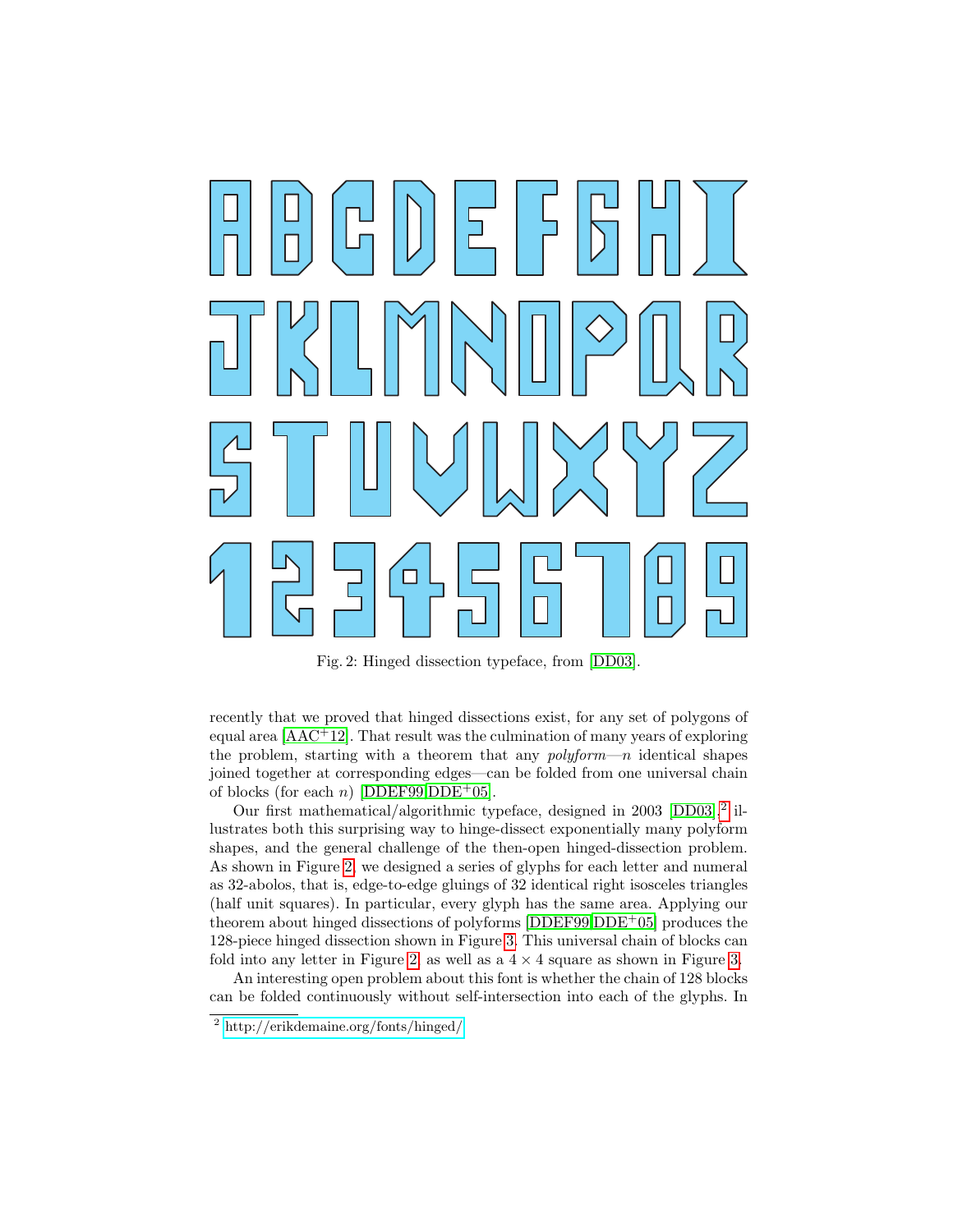<span id="page-3-0"></span>

Fig. 3: Foldings of the 128-piece hinged dissection into the letter A and a square, from [\[DD03\]](#page-11-1).

general, hinged chains of triangles can lock  $[CDD+10]$  $[CDD+10]$ . But if the simple structure of this hinged dissection enables continuous motions, we could make a nice animated font, where each letter folds back and forth between the informationless open chain (or square) and its folded state as the glyph. Given a physical instantiation of the chain (probably too large to be practical), each glyph is effectively a puzzle to see whether it can be folded continuously without self-intersection.

It would also be interesting to make a puzzle font within this typeface. Unfolded into a chain, each letter looks the same, as the hinged dissection is universal. We could, however, annotate the chain to indicate which parts touch which parts in the folded state, to uniquely identify each glyph (after some puzzling).

### 3 Conveyer Belts

A seemingly simple yet still open problem posed by Manual Abellanas in 2001 [\[Abe08\]](#page-11-6) asks whether every disjoint set of unit disks (gears or wheels) in the plane can be visited by a single taut non-self-intersecting conveyer belt. Our research with Belén Palop first attempted to solve this problem, and then transformed into a new typeface design [\[DDP10a\]](#page-11-7) and then puzzle design [\[DDP10b\]](#page-11-8).

The conveyer-belt typeface, shown in Figure [4,](#page-4-0) consists of all letters and numerals in two main fonts.<sup>[3](#page-3-1)</sup> With both disks and a valid conveyer belt (Figure  $4(a)$ , the font is easily readable. But with just the disks (Figure  $4(b)$ ), we obtain a puzzle font where reading each glyph requires solving an instance of the open problem. (In fact, each distinct glyph needs to be solved only once, by recognizing repeated disk configurations.) Each disk configuration has been designed to have only one solution conveyer belt that looks like a letter or numeral, which implies a unique decoding.

The puzzle font makes it easy to generate many puzzles with embedded secret messages [\[DDP10b\]](#page-11-8). By combining glyphs from both the puzzle and solved (belt)

<span id="page-3-1"></span><sup>3</sup> <http://erikdemaine.org/fonts/conveyer/>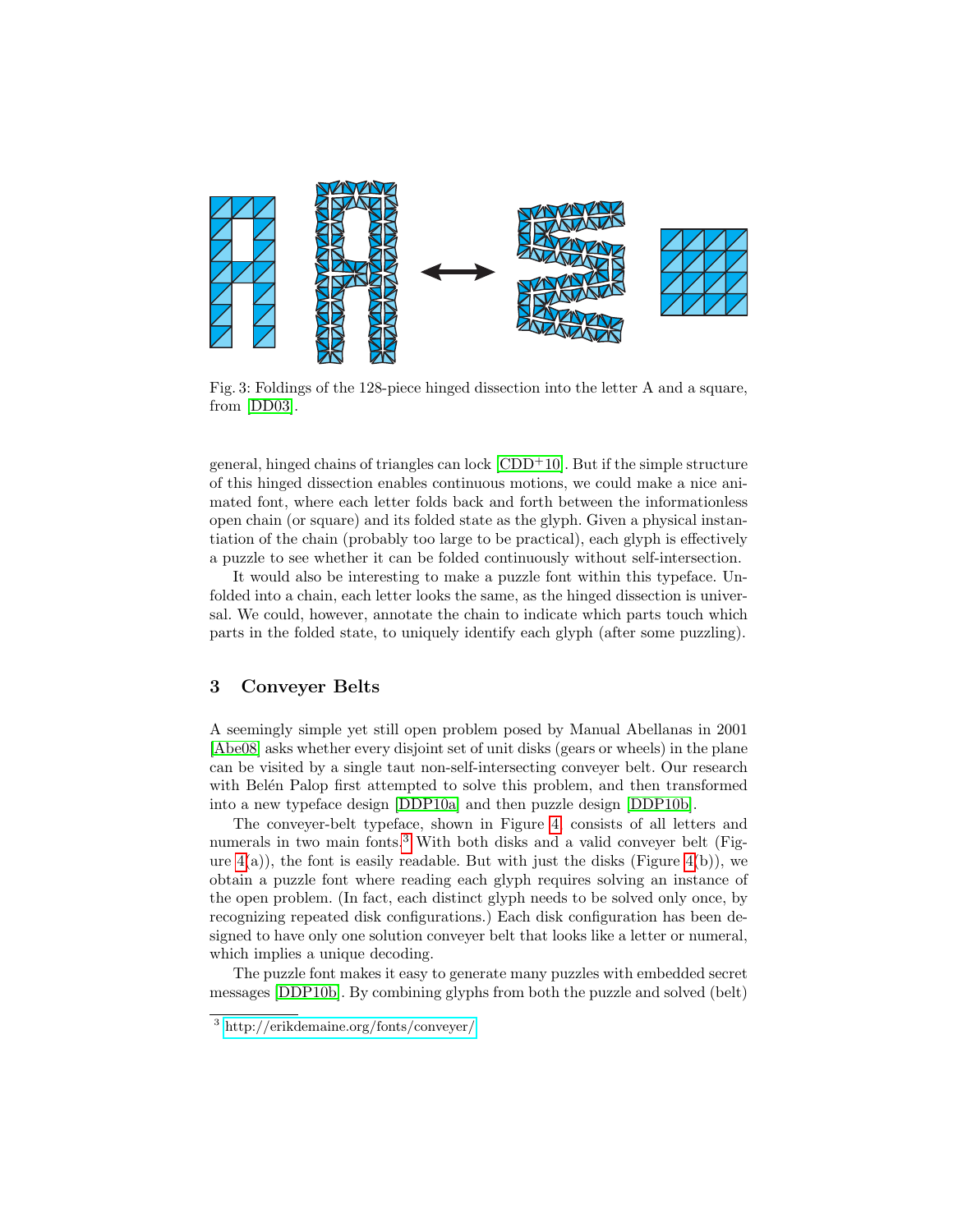<span id="page-4-0"></span>

Fig. 4: Conveyer belt alphabet, from [\[DDP10a\]](#page-11-7).

font, we have also designed a series of puzzle/art prints. Figure [5](#page-5-0) shows a selfreferential puzzle/art print which describes the very open problem on which it is based.

#### 4 Origami Mazes

In computational origami design, the typical goal is to develop algorithms that fold a desired 3D shape from the smallest possible rectangle of paper of a desired aspect ratio (typically a square). One result which achieves a particularly efficient use of paper is maze folding [\[DDK10a\]](#page-11-9): any 2D grid graph of horizontal and vertical integer-length segments, extruded perpendicularly from a rectangle of paper, can be folded from a rectangle of paper that is a constant factor larger than the target shape. A striking feature is that the scale factor between the unfolded piece of paper and the folded shape is independent of the complexity of the maze, depending only on the ratio of the extrusion height to the maze tunnel width. (For example, a extrusion/tunnel ratio of 1 : 1 induces a scale factor of 3 : 1 for each side of the rectangle.)

The origami-maze typeface, shown in Figure [6,](#page-6-0) consists of all letters in three main fonts  $[DDK10b]$ <sup>[4](#page-4-1)</sup> In the 2D font (Figure [6\(](#page-6-0)a)), each glyph is written as a 2D grid graph before extrusion. In the 3D font (Figure [6\(](#page-6-0)b)), each glyph is drawn as a 3D extrusion out of a rectangular piece of paper. In the crease-pattern font (Figure  $6(c)$ ), each glyph is represented by a crease pattern produced by the maze-folding algorithm, which folds into the 3D font. By properties of the algorithm, the crease-pattern font has the feature that glyphs can be attached

<span id="page-4-1"></span><sup>4</sup> <http://erikdemaine.org/fonts/maze/>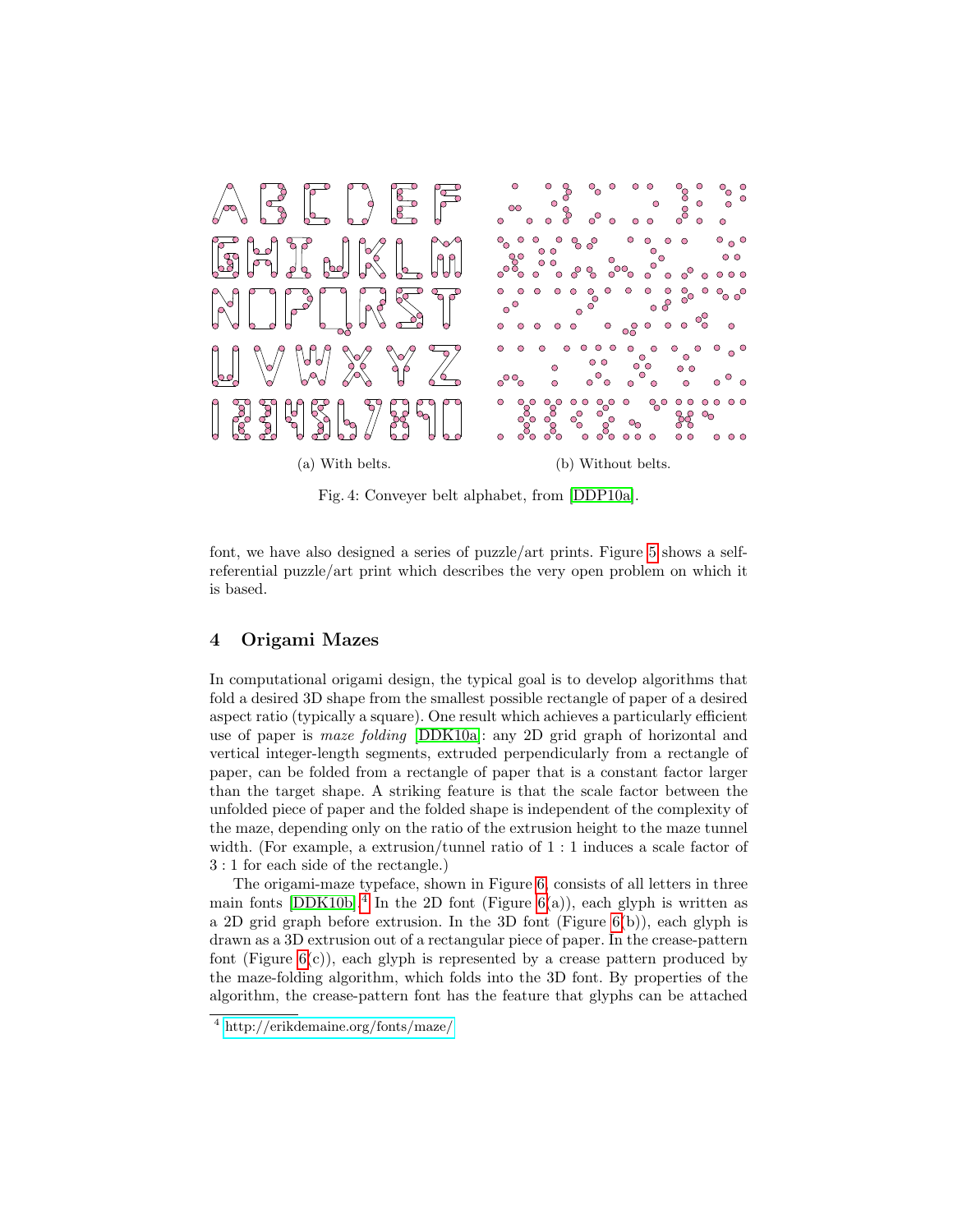<span id="page-5-0"></span>

| IMAGINE TEXT                |  |
|-----------------------------|--|
| MAD:: UP :: F D::TS         |  |
| THE DITE ARE WHEEL?         |  |
| WATH HASTAE BHLTH           |  |
| ERAPED ARDAND THEM          |  |
| T : CRI : TI: LI : TIRS     |  |
| $\sum_{i=1}^n$<br>R : T : H |  |
| <b>WEIGHT MENTION</b>       |  |
|                             |  |
|                             |  |
| <b>Billions</b>             |  |
|                             |  |
| ALGORITHM                   |  |
|                             |  |
|                             |  |

Fig. 5: "Imagine Text" (2013), limited-edition print, Erik D. Demaine and Martin L. Demaine, which premiered at the Exhibition of Mathematical Art, Joint Mathematics Meetings, San Diego, January 2013.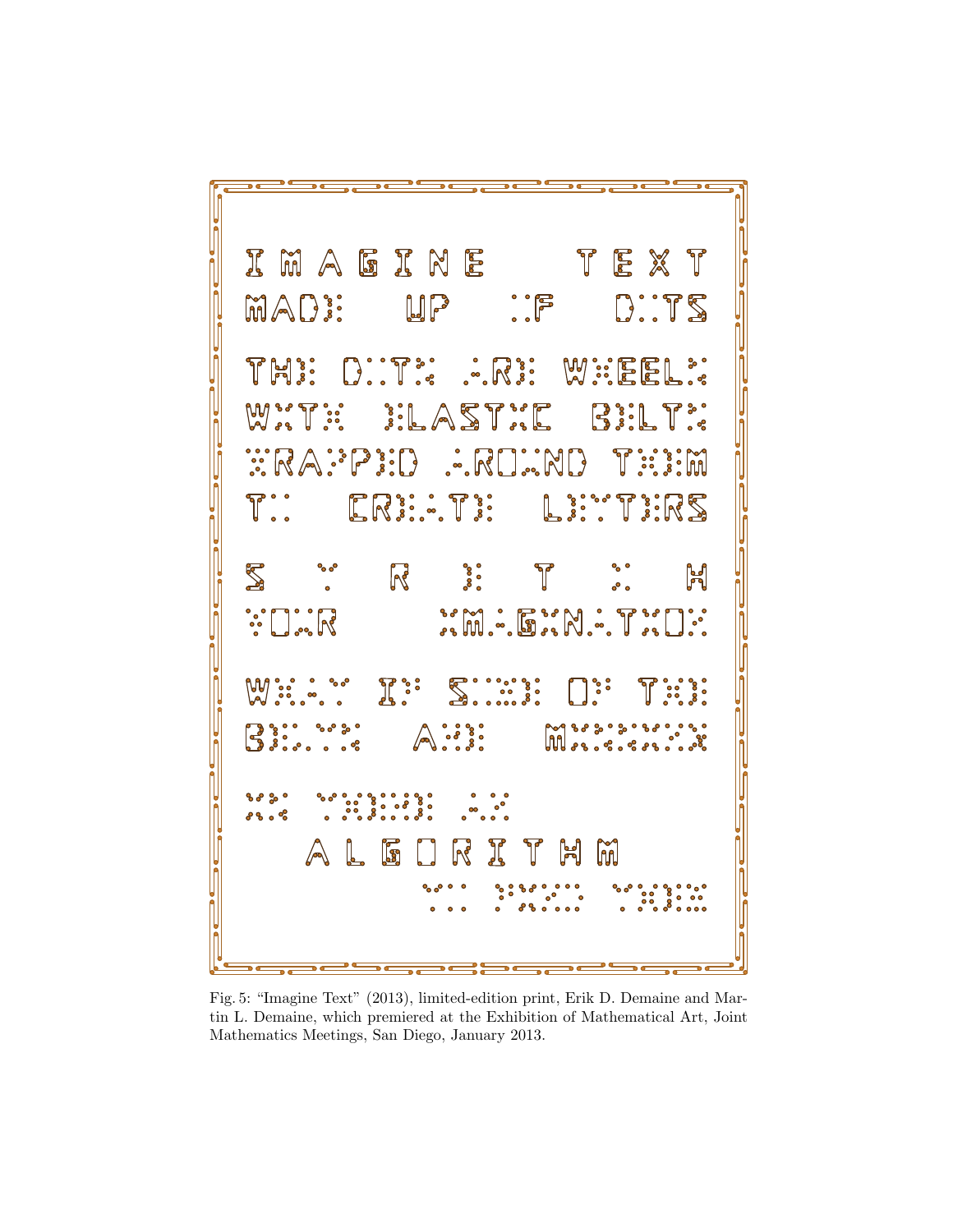<span id="page-6-0"></span>

Fig. 6: Origami-maze typeface, from [\[DDK10b\]](#page-11-10): (c) folds into (b), which is an extrusion of (a). Dark lines are mountain folds; light lines are valley folds; bold lines delineate letter boundaries and are not folds.

together on their boundary to form a larger crease pattern that folds into all of the letters as once. For example, the entire crease pattern of Figure [6\(](#page-6-0)c) folds into the 3D shape given by Figure [6\(](#page-6-0)b).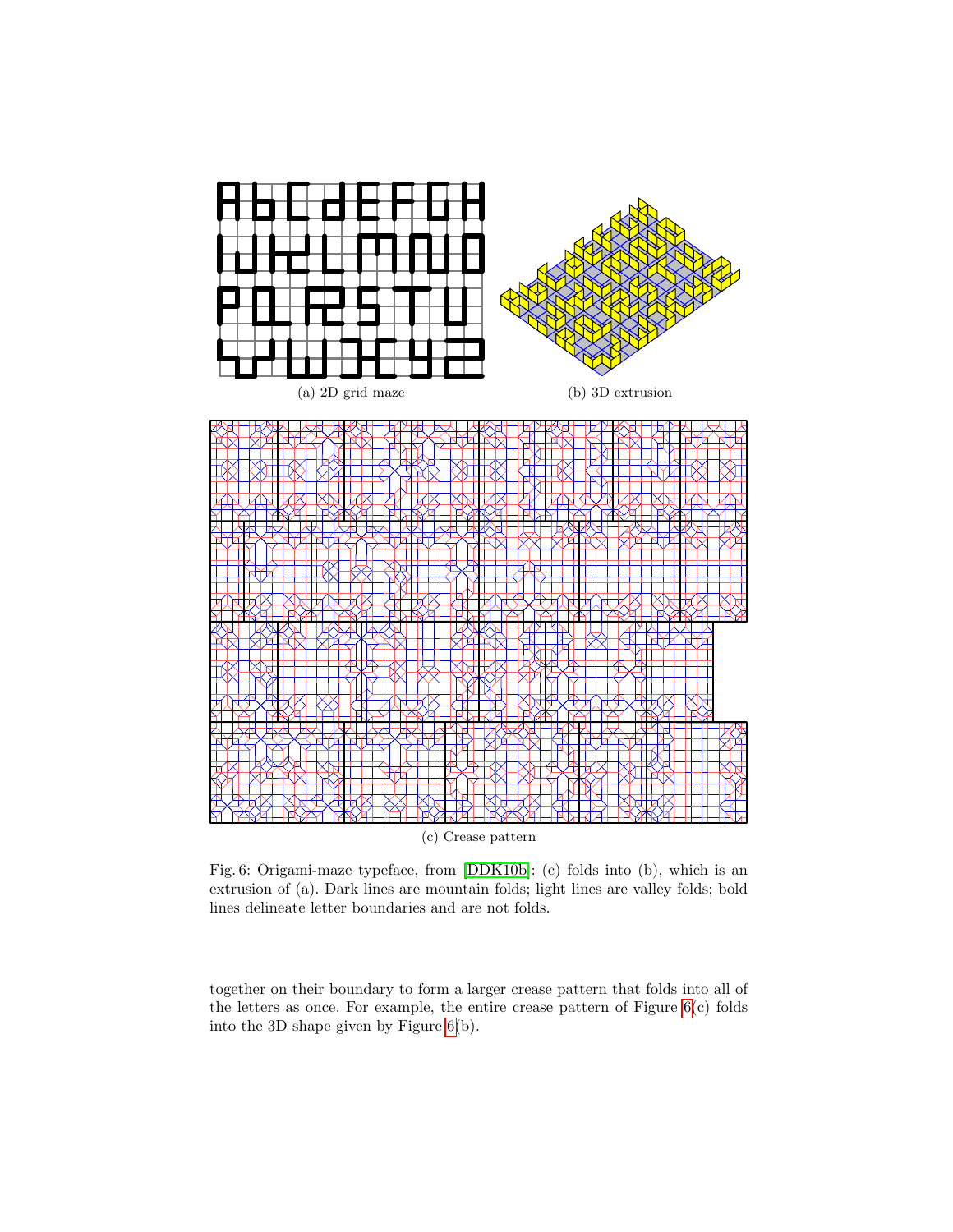<span id="page-7-0"></span>



tin L. Demaine, which premiered at the Exhibition of Mathematical Art, Joint Mathematics Meetings, Boston, January 2012.

The crease-pattern font is another puzzle font: each glyph can be read by folding, either physically or in your head. With practice, it is possible to recognize the extruded ridges from the crease pattern alone, and devise the letters in the hidden message. We have designed several puzzles along these lines [\[DDK10b\]](#page-11-10).

It is also possible to overlay a second puzzle within the crease-pattern font, by placing a message or image in the ground plane of the 3D folded shape, dividing up by the grid lines, and unfolding those grid cells to where they belong in the crease pattern. Figure [7](#page-7-0) shows one print design along these lines, with the crease pattern defining the 3D extrusion of "SCIENCE" while the gray pattern comes together to spell "ART". In this way, we use our typeface design to inspire new print designs.

#### 5 Glass Squishing

Glass blowing is an ancient art form, and today it uses most of the same physical tools as centuries ago. In computer-aided glass blowing, our goal is to harness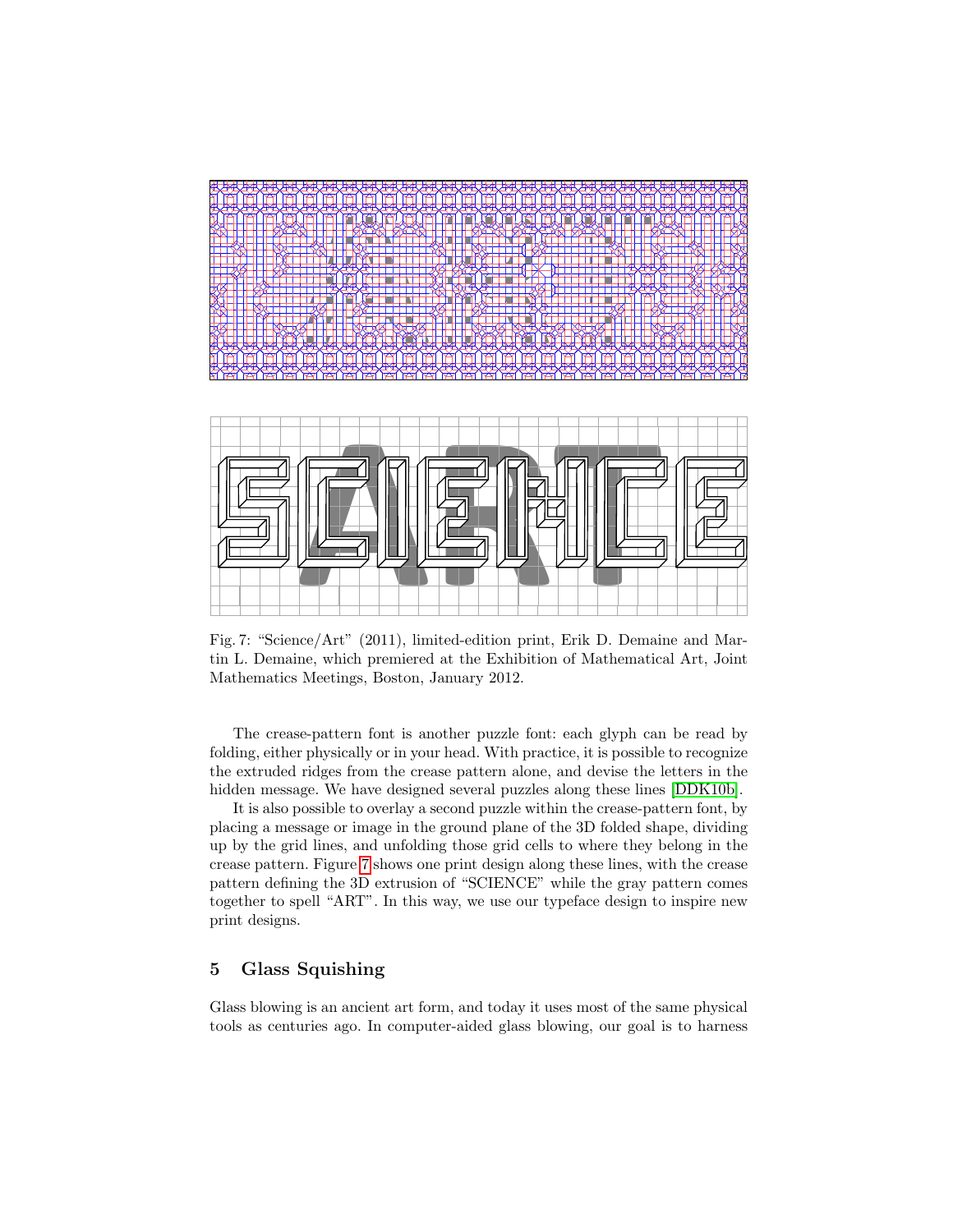geometric and computational modeling to enable design of glass sculpture and prediction of how it will look ahead of time on a computer. This approach enables extensive experimentation with many variations of a design before committing the time, effort, and expense required to physically blow the piece. Our free software Virtual Glass [\[WBM](#page-11-11)<sup>+</sup>12] currently focuses on computer-aided design of the highly geometric aspects of glass blowing, particularly glass cane.

One aspect of glass blowing not currently captured by our software is the ability to "squish" components of glass together. This action is a common technique for combining multiple glass structures, in particular when designing elaborate glass cane. To model this phenomenon, we need a physics engine to simulate the idealized behavior of glass under "squishing".

To better understand this physical behavior, we designed a glass-squishing typeface during a 2014 residency at Penland School of Crafts. As shown in Figure [8,](#page-9-0) we designed arrangements of simple glass components—clear disks and opaque thin lines/cylinders—that, when heated to around  $1400°$ F and squished between two vertical steel bars, produce any desired letter. The typeface consists of five main fonts: photographs of the arrangements before and after squishing, line drawings of these arrangements before and after squishing, and video of the squishing process. The "before" fonts are puzzle fonts, while the "after" fonts are clearly visible. The squishing-process font is a rare example of a video font, where each glyph is a looping video. Figure [9](#page-9-1) shows stills from the video for the letters F-U-N. See the web app for the full experience.<sup>[5](#page-8-0)</sup>

Designing the before-squishing glass arrangements required extensive trial and error before the squished result looked like the intended glyph. This experimentation has helped us define a physical model for the primary forces and constraints for glass squishing in 2D, which can model the cross-section of 3D hot glass. We plan to implement this physical model to both create another video font of line art simulating the squishing process, and to enable a new category of computer-aided design of blown glass in our Virtual Glass software. In this way, we use typeface design to experiment with and inform our computer science research.

## 6 Fixed-Angle Linkages

Molecules are made up of atoms connected together by bonds, with bonds held at relatively fixed lengths, and incident bonds held at relatively fixed angles. In mathematics, we can model these structures as *fixed-angle linkages*, consisting of rigid bars (segments) connected at their endpoints, with specified fixed lengths for the bars and specified fixed angles between incident bars. A special case of particular interest is a fixed-angle chain where the bars are connected together in a path, which models the backbone of a protein. There is extensive algorithmic research on fixed-angle chains and linkages, motivated by mathematical models of protein folding; see, e.g., [\[DO07,](#page-11-12) chapters 8–9]. In particular, the literature has studied *flat states* of fixed-angle chains, where all bars lie in a 2D plane.

<span id="page-8-0"></span><sup>5</sup> <http://erikdemaine.org/fonts/squish/>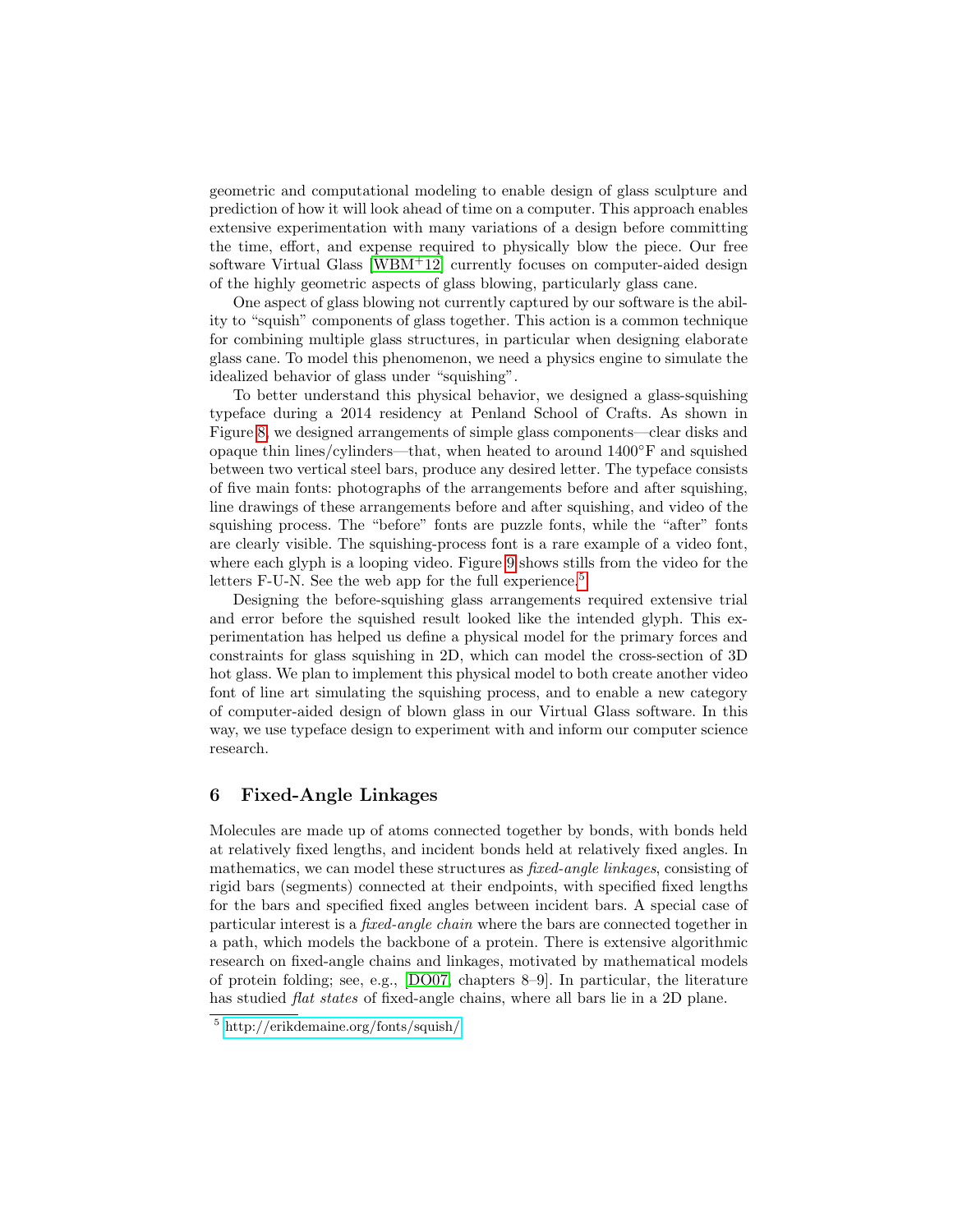<span id="page-9-0"></span>

Fig. 8: Glass-squishing typeface.

<span id="page-9-1"></span>

Fig. 9: Frames from the video font rendering of F-U-N.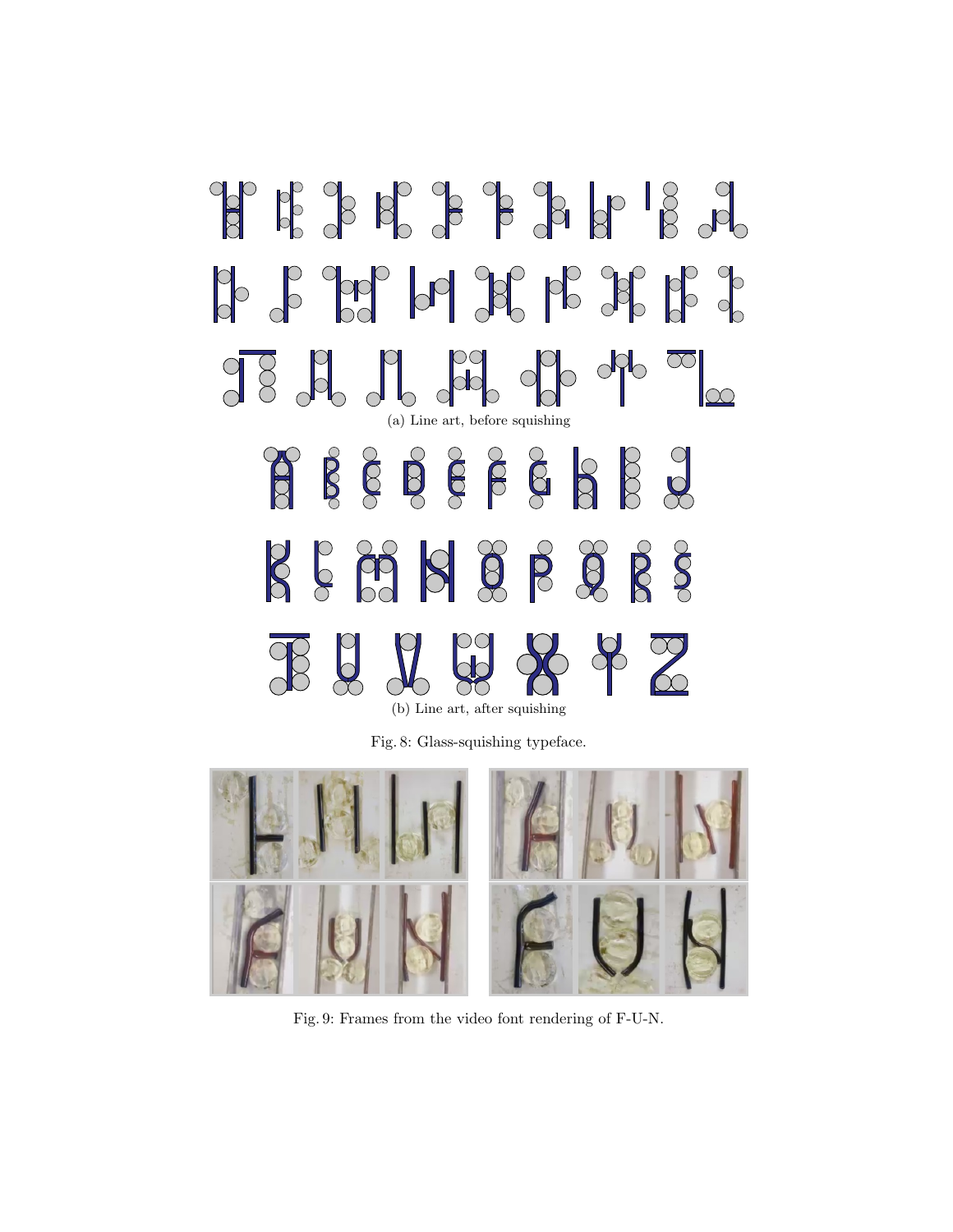<span id="page-10-0"></span>

Fig. 10: Linkage typeface, from [\[DD14\]](#page-11-13). Each letter has several glyphs; shown here is the "correct" glyph. Doubled and tripled edges are spread apart for easier visibility.

Our linkage typeface, shown in Figure [10,](#page-10-0) consists of a fixed-angle chain for each letter and numeral. Every fixed-angle chain consists of exactly six bars, each of unit length. Hence, each chain is defined just by a sequence of five measured (convex) angles. Each chain, however, has many flat states, depending on whether the convex side of each angle is on the left or the right side of the

chain. Thus, each chain has  $2^5 = 32$  glyphs depending on the choice for each of the five angles. (In the special cases of zero and  $360°$  angles, the choice has no effect so the number of distinct glyphs is smaller.)

Thus each letter and numeral has several possible glyphs, only a few of which are easily recognizable; the rest are puzzle glyphs. Figure [11](#page-10-1) shows some example glyphs for F-U-N. We have designed the fixedangle chains to be uniquely decodable into a letter or numeral; the incorrect foldings do not look like another letter or numeral. The result is a random puzzle font.[6](#page-10-2) Again we have used this font to design several puzzles [\[DD14\]](#page-11-13).

In addition, there is a rather cryptic puzzle font given just by the sequence of angles for each letter. For example, F-U-N can be written as 90-0-90-90-0 0-180-90-90-180 180-30-180-30-180.

<span id="page-10-1"></span>

Fig. 11: A few random linkage glyphs for F-U-N.

<span id="page-10-2"></span><sup>6</sup> <http://erikdemaine.org/fonts/linkage/>